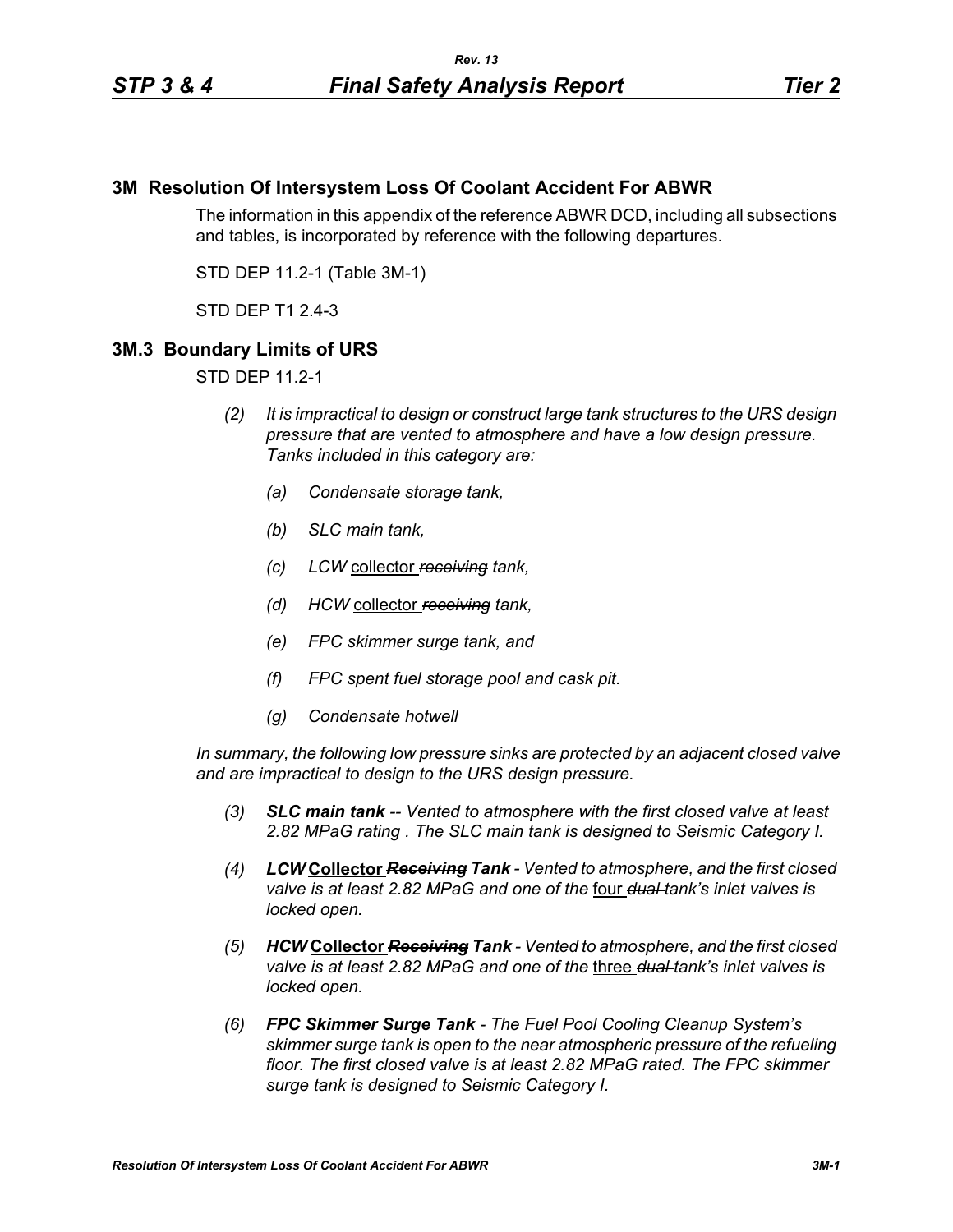## **3M.4 Evaluation Procedure**

STD DEP 11.2-1

*Typical systems for this upgrade include the:*

- *(1) Radwaste LCW and HCW* collector *receiving tank piping,*
- *(2) Fuel Pool Cooling System's RHR interface piping connected to the skimmer surge tanks,*
- *(3) Condensate Storage System's tank locked open supply valves,*
- *(4) Makeup Water Condensate and Makeup Water Purified Systems with locked open valves and pump bypass piping to the Condensate Storage Tank.*

*All test, vent and drain piping was upgraded where it interfaces with the piping upgraded to URS pressure. Similarly, all instrument and relief valve connecting piping was upgraded.*

#### **3M.5 Systems Evaluated**

STD DEP 11.2-1

*The following fourteen systems, interfacing directly or indirectly with the RCPB, were evaluated.*

|                                                                                         | Tier 2 Figure No. |
|-----------------------------------------------------------------------------------------|-------------------|
| 11. Makeup Water (Purified) (MUWP)<br>System.                                           | $9.2 - 5$         |
| 12. Radwaste System<br>(LCW Collector Receiving Tank, HCW<br>Collector Receiving Tank). | $11.2 - 2$        |
| 13. Condensate and Feedwater (CFS)<br>System                                            | $10.4 - 6$        |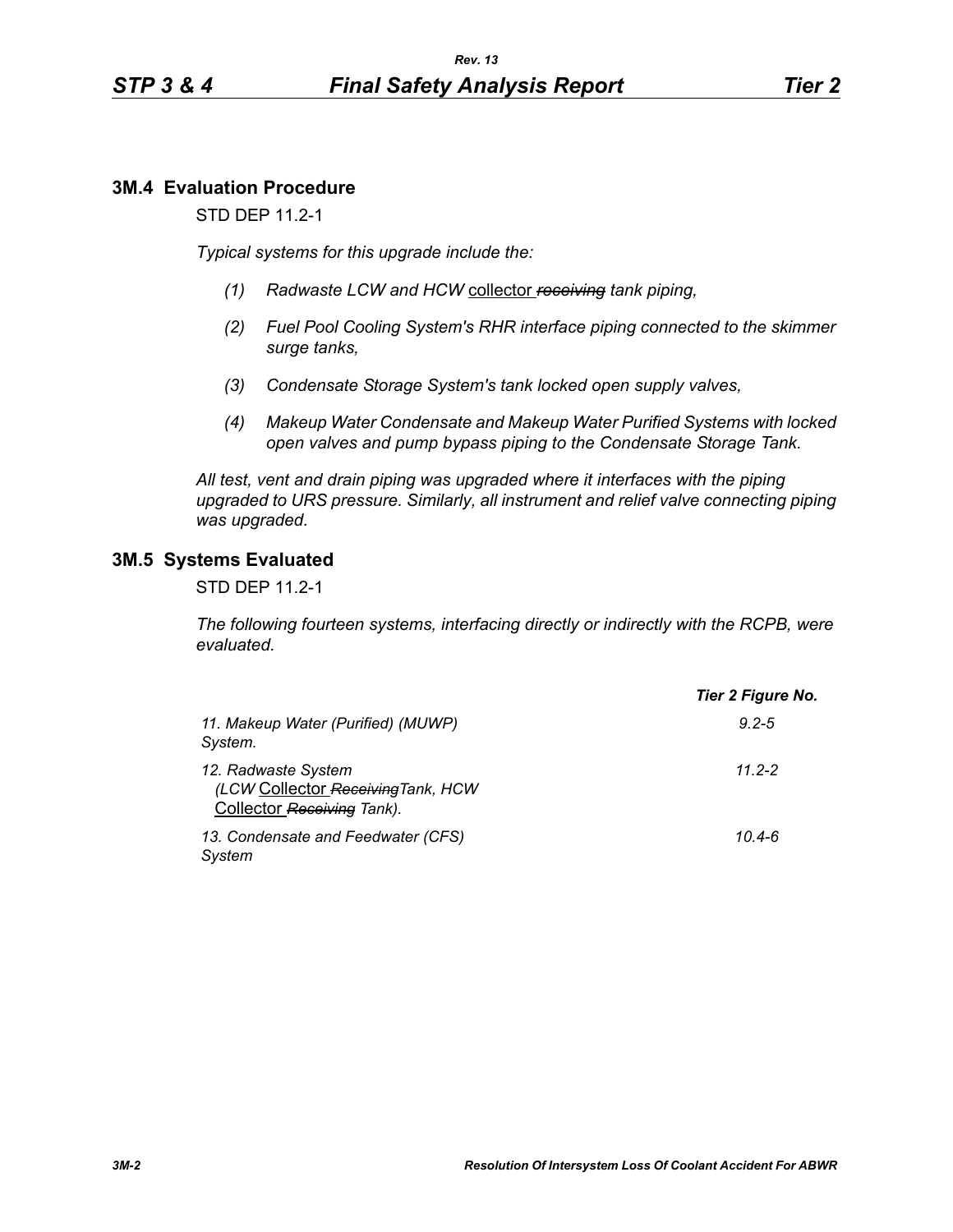## **3M.8 Results**

STD DEP T1 2.4-3

STP DEP 11.2-1

*The results of this work are shown by the markups of the enclosed P&IDs, which are Tier 2 figures. The affected sheets are listed below*

| <b>System</b>                                                                         | Tier 2<br><b>Figure No.</b> | <b>Affected Sheet Nos.</b> |
|---------------------------------------------------------------------------------------|-----------------------------|----------------------------|
| 1. Residual Heat Removal (RHR) System                                                 | $5.4 - 10$                  | 1, 2, 3, 4, 6, 7           |
| 2. High Pressure Core Flooder (HPCF)<br>System                                        | $6.3 - 7$                   | 1, 2                       |
| 3. Reactor Core Isolation Cooling (RCIC)<br>System                                    | $5.4 - 8$                   | 1, 3                       |
| 4. Control Rod Drive (CRD) System                                                     | $4.6 - 8$                   | 1, 3                       |
| 5. Standby Liquid Control (SLC) System                                                | $9.3 - 1$                   | $\mathcal I$               |
| 6. Reactor Water Cleanup (CUW) System                                                 | $5.4 - 12$                  | 1, 3                       |
| 7. Fuel Pool Cooling and Cleanup (FPC)<br>System                                      | $9.1 - 1$                   | 1, 2                       |
| 8. Nuclear Boiler (NB) System                                                         | $5.1 - 3$                   | 1, 5                       |
| 9. Reactor Recirculation (RRS) System                                                 | $5.4 - 4$                   | 1                          |
| 10. Makeup Water (Condensate) (MUWC)<br>System                                        | $9.2 - 4$                   | 1                          |
| 11. Makeup Water (Purified) (MUWP)<br>System                                          | $9.2 - 5$                   | 1, 2, 3                    |
| 12. Radwaste System (LCW<br>CollectorReceiving Tank, HCW<br>Collector Receiving Tank) | $11.2 - 2$                  | 1, 3, 7                    |
| 13. Condensate and Feedwater (CSF)<br>System                                          | $10.4 - 6$                  |                            |
| 14. Sampling (SAM) System<br>Also, see Attachment A for more detail.                  |                             |                            |
| The design pressure of the following two tankstank was upgraded as a result of the    |                             |                            |

*evaluations performed in Attachment 3MA.*

*SLC test tank RCIC turbine barometric condenser tank*